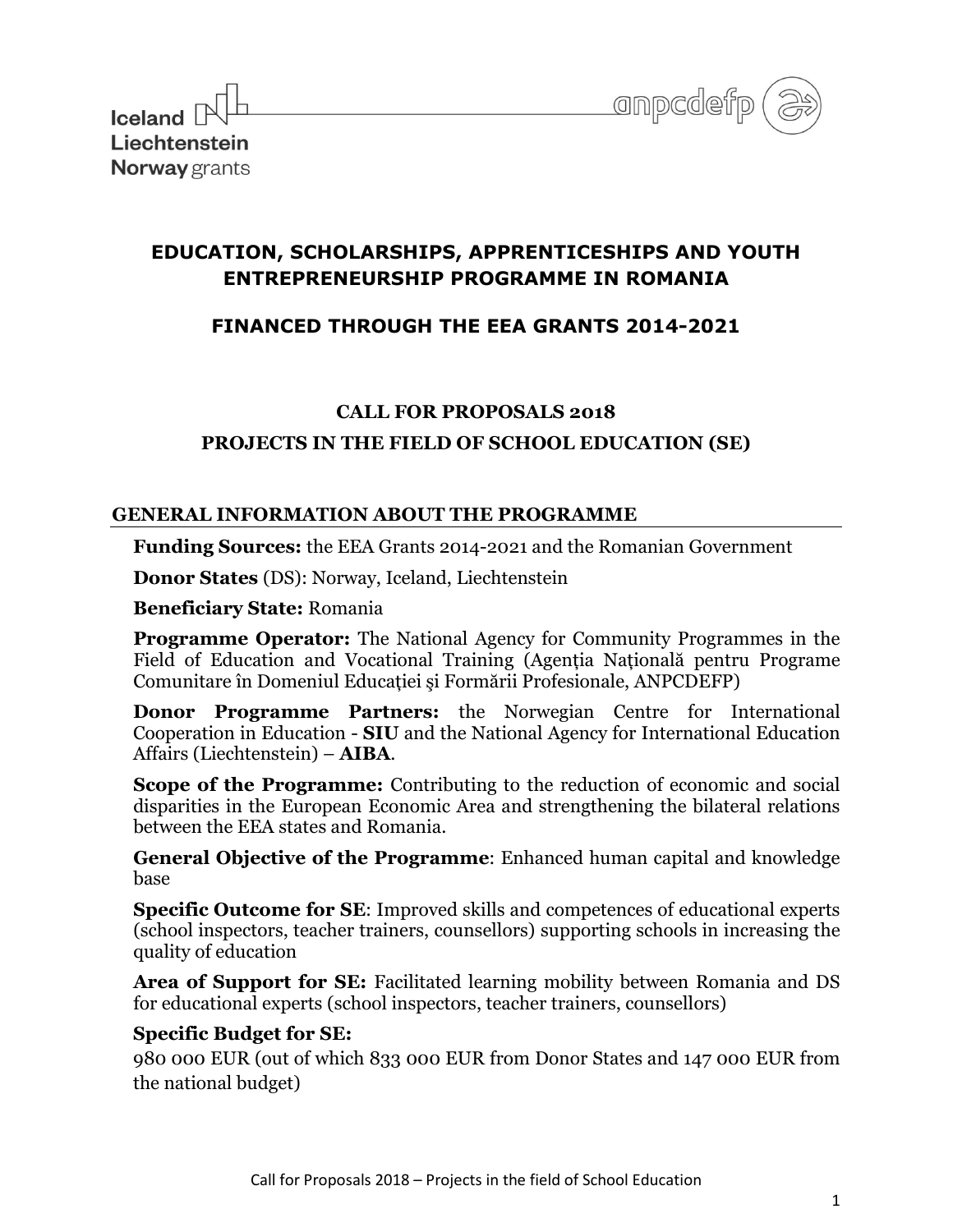## **PARTICULAR FEATURES OF THE CALL FOR PROPOSALS FOR PROJECTS IN THE FIELD OF SE**

Please read this document in connection with the [Guideline for](http://www.eea4edu.ro/wp-content/uploads/2018_Fisiere_RO/SCOLAR/GUIDE_SE_2117_20-12-2017.pdf) Applicants 2018, which is an official part of this Call.

## **1. BUDGET ALLOCATED TO THE CALL:** 300 000 EUR

The minimum allocated grant per project is 1 500EUR and the maximum allocated grant is 27 000EUR.

#### **2. TYPES OF PROJECTS TO BE FUNDED: Mobility Projects in the SE Field**

In the SE field, the projects shall consist of learning activities (mobility) for educational experts working in the educational institutions tasked with supporting schools in increasing the quality of education.

(For more details, see Guideline for Applicants 2018, published on [www.eea4edu.ro.](http://www.eea4edu.ro/))

**Priorities:** learning activities focusing on democracy, citizenship, human rights education and social inclusion will be prioritised through bonus points in the selection process.

#### **3. ELIGIBLE APPLICANTS**

For projects in the SE field, the applicants are: the County School Inspectorates (ISJ), Teacher Training Houses (CCD) and County Centres for Resources and Educational Assistance (CJRAE) in Romania. They will apply for their educational experts: school inspectors, teacher trainers and counsellors.

#### **4. CO-FUNDING**

For projects in the SE field the grant will cover 100% of the eligible costs.

#### **5. APPLICATION DOCUMENTS**

**5.1** The application form for projects in the SE field:

| <b>Application Form</b>          |                   | <b>Formal eligibility</b><br>checklist |
|----------------------------------|-------------------|----------------------------------------|
| <b>Projects for the SE field</b> | <b>Click here</b> | download                               |

#### **5.2 Annexes (compulsory) for projects in the SE field:**

**5.2.a)** [Declaration of Honour](http://www.eea4edu.ro/wp-content/uploads/2018_Fisiere_RO/SCOLAR/DoH_SE_2018.pdf) of the legal representative of the applicant institution (this document will be printed, signed, scanned and uploaded).

**5.2.b)** [Letter of Intent](http://www.eea4edu.ro/wp-content/uploads/2018_Fisiere_RO/SCOLAR/Letter_of_Intent_SE_2018.docx) for hosting the learning mobility (issued by the Donor State host institution(s)).

#### **6. HOW TO APPLY?**

The completed application, in English language, has to be sent electronically to: proiecte@eea4edu.ro The compulsory annexes will be uploaded jointly with the application form.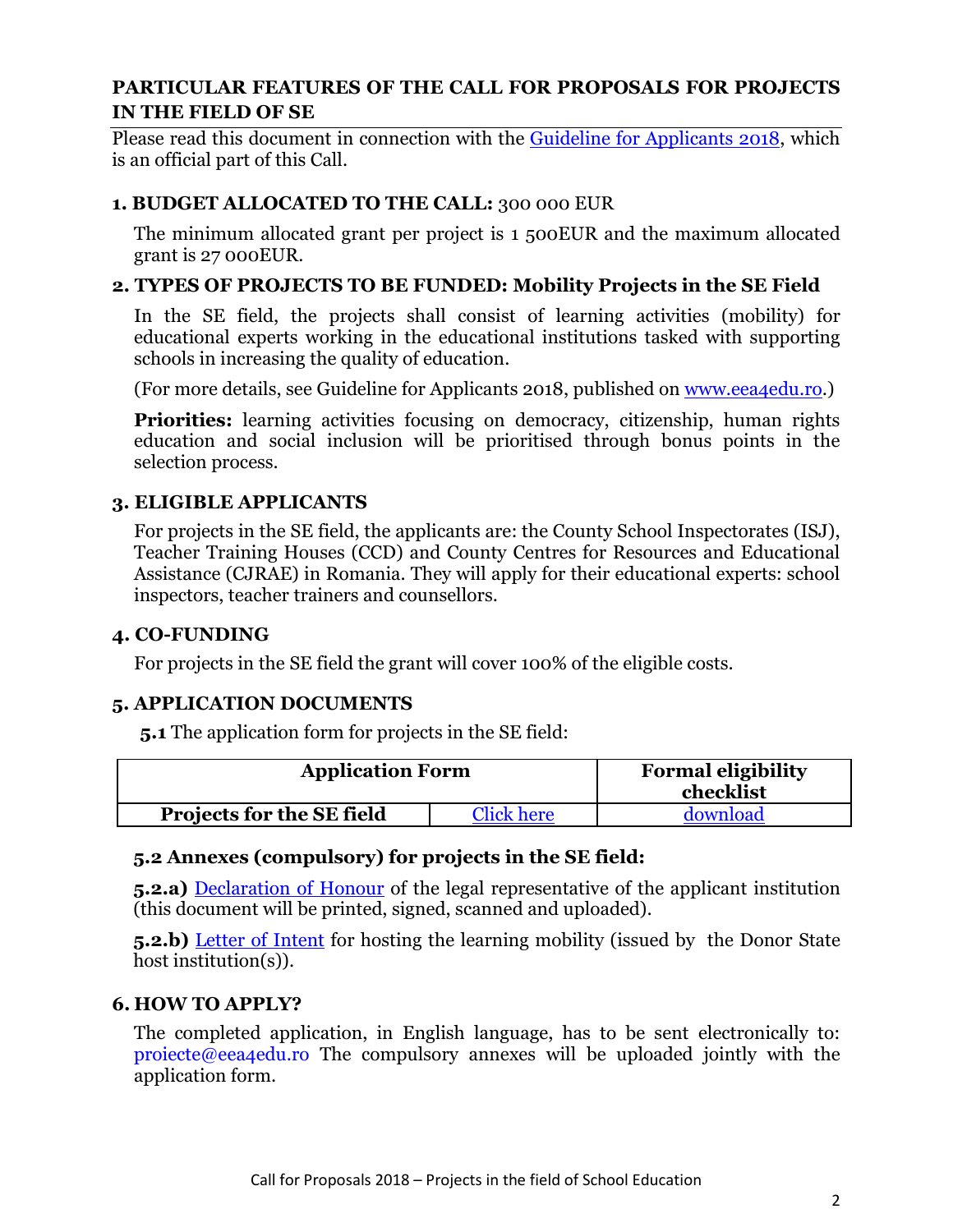## **7. DEADLINE: 31/05/2018 at 22.00 hours**

Any application sent after the above-mentioned date and hour will be declared ineligible.

## **8. CONFIRMATION OF RECEIPT :**

After the online submission of application, the applicant will receive an automatic confirmation.

## **9. PUBLICATION OF SELECTION RESULTS:**

Results will be published on the website <u>www.eea4edu.ro</u>, no later than **31/07/2018.** 

## **10. CONCERNING DOUBLE FUNDING:**

According to the principles of sound financial management, double funding is strictly forbidden.

Thus costs for the same activity cannot be covered from two different funding sources, with the exception of the case where complementarity can be clearly proven.

Funding for the one and the same project cannot be granted more than once.

Also, if identical applications (in content) will be identified or if applications will contain paragraphs similar or identical to other applications (no matter if submitted under the same deadline or not and no matter if submitted by the same candidate or different candidates, for the EEA Grants 2014-2021 programme or for another programme managed by ANPCDEFP), these applications will be rejected.

In the case where double funding is discovered after the respective applications have already been approved and funded, the grant beneficiaries will have to return to ANPCDEFP all the amounts already received for the implementation of the project.

## **11. OTHER INFORMATION:**

Please find all the necessary details regarding eligible activities, duration of projects/activities, levels of allocated grants according to various types of activities, types of funding, evaluation criteria and reporting in the Guideline for Applicants 2018. Before submitting the application, we strongly recommend a careful reading of this document together with the following legal documents of the Programme:

- Regulation on the implementation of the EEA Grants 2014-2021 and Annex 3 on [Information and Communication Requirements](https://eeagrants.org/Results-data/Documents/Legal-documents/Regulations-with-annexes/EEA-Grants-2014-2021)
- Memorandum of Understanding between Norway, Iceland, [Liechtenstein and the](https://eeagrants.org/Results-data/Documents/Legal-documents/Memoranda-of-Understanding-with-beneficiary-countries/Romania)  Government of Romania on the Impleme[ntation of the EEA Financial Mechanism](https://eeagrants.org/Results-data/Documents/Legal-documents/Memoranda-of-Understanding-with-beneficiary-countries/Romania)  [2014-2021](https://eeagrants.org/Results-data/Documents/Legal-documents/Memoranda-of-Understanding-with-beneficiary-countries/Romania)
- [Guideline for Educational Programmes Rules for the establishment and](https://eeagrants.org/Results-data/Documents/Legal-documents/Guidelines-mandates-and-strategy/EEA-and-Norway-Grants-2014-2021/Guideline-for-Educational-Programmes2)  [implementation of programmes falling under programme area 3 "Education,](https://eeagrants.org/Results-data/Documents/Legal-documents/Guidelines-mandates-and-strategy/EEA-and-Norway-Grants-2014-2021/Guideline-for-Educational-Programmes2)  [Scholarships, Apprenticeships and Youth Entrepreneurship"](https://eeagrants.org/Results-data/Documents/Legal-documents/Guidelines-mandates-and-strategy/EEA-and-Norway-Grants-2014-2021/Guideline-for-Educational-Programmes2)